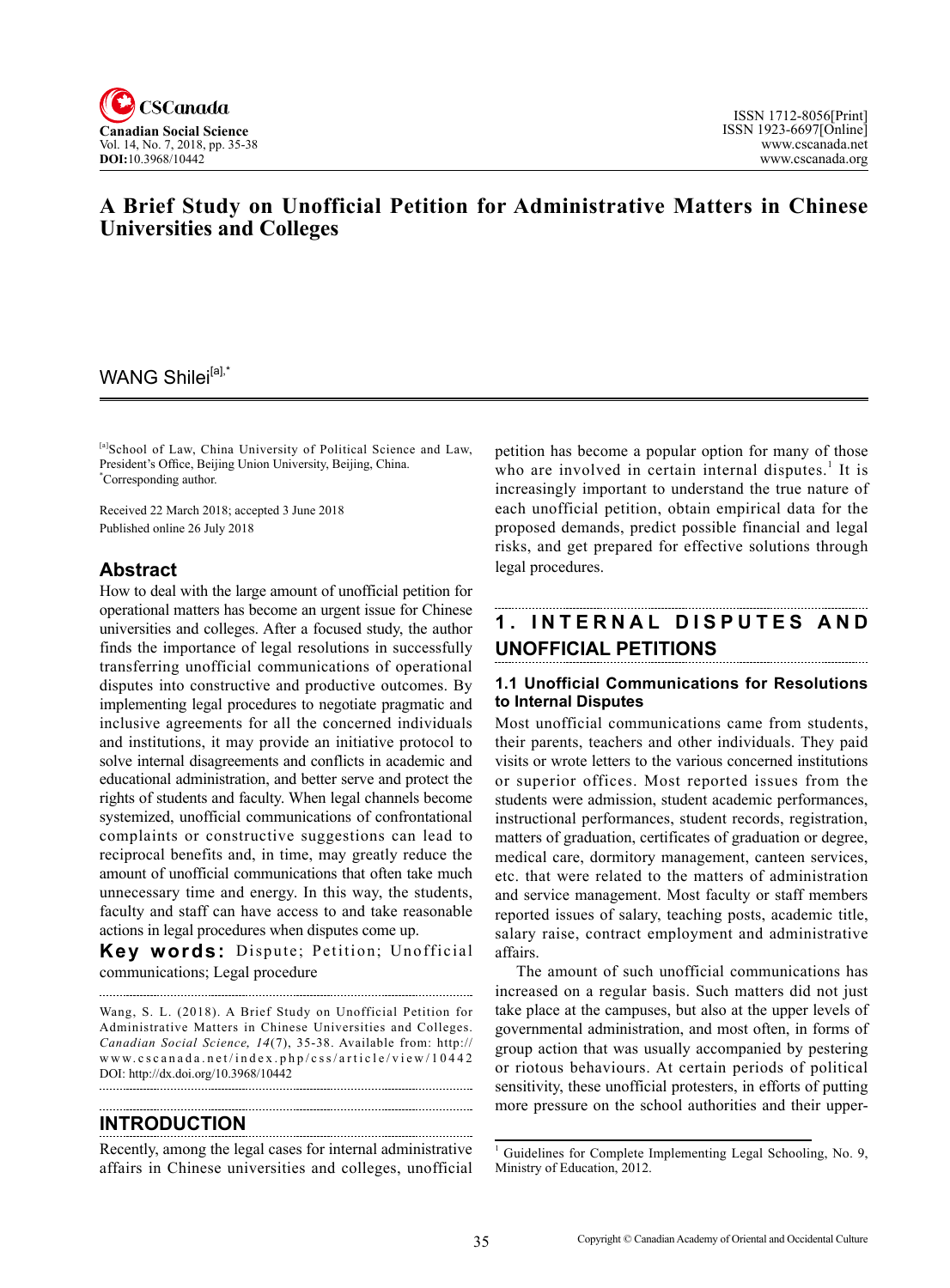level leaders, often trespassed school facilities, damaged important equipments, blockaded meeting rooms or slept overnight in the offices. Some protesters even carried guns and brought dangerous hazards to campus security.

### **1.2 Challenges to Legal Actions on Unofficial Communications**

Scholars and specialists did substantial studies on unofficial communications of on-campus internal disputes and disagreements, and, after drawing experiences from various negotiation and regulation patterns, paid more attention to incorporating effective and constructive resolution with better management at the top-level administration of the school, especially through legal procedures. Such analytic contributions from different perspectives have been instrumental for further adjustment. In particular, much more efforts should be invested in these following challenges:

It is difficult to understand the overall picture of unofficial communications in negotiation and regulation that have already taken place in Chinese universities and colleges because of their different and complicated styles of administrative behaviour;

The lack of experience, especially through legal actions, in facing the challenges of unofficial communications of disputes and disagreements has led to numerous bottlenecks for both quantitative and qualitative research for policymaking optimization and internal regulatory consultation in Chinese higher education;

A general outlook for such research is in urgent need, but due to the disparate administrative practices between different higher education institutions, most studies were either far-fetched with pure theorization or too detailed for analytic formulation;

Most Chinese universities and colleges did not have workable regulations toward unofficial communications of disputes and disagreements and were especially unprepared for the pending legal risks. When such confrontational occurrences came, most administrators could not successfully take effective measures for premonitory regulation, risk prevention, emergency management, interactive involvement, consequence analysis or aftermath renovation.

## **2. Reflective Analysis**

#### **2.1 Unofficial Petitions**

#### **2.1.1 Group Action**

Some extreme actions were often taken by certain individuals. They relied on mass protest or riot to impel the school authorities to consider their often unreasonable requests. These instigators, sometimes acting like gangsters, intruded the administrative buildings of the concerned campuses, local governments or national agencies of the Chinese government. They occupied the public spaces long after they were told to leave, shouting slogans and making verbal threats, and brought disorder and chaos to the routine work of the intruded schools or governmental offices.

Noticeably, such group actions were not punished through legal procedures according to *The Law of the PRC on Penalties for Public Security* and *The Criminal Law of PRC*.

Many of such unofficial communication cases were resolved without any legal evidence. In the end, the unofficial visitors obtained their requested benefits on a step by step basis, and often for compensation amounts higher than what the law may allow them to get.

Unofficial petition has a historical background in ancient China. For a long time, pre-modern Chinese rulers allowed petitions to be sent to an Office of Transmission (*Tongzheng si* or 通政司) and selected to be read to the emperor. When the petition failed, occasionally unofficial confrontation occurred and desperate rebellion followed. There was a cycle of lawful encouragement from the authorities, lawful communications from a scholarofficial or a common farmer, unofficial protest and unlawful—and usually brutal—suppression of the ruling classes. But most of the recent unofficial petitions in Chinese universities and colleges were mainly influenced by the considerations of political and legal pragmatism. This tendency actually made the unofficial petitioners and the responsible administrators to take unlawful measures and reach unlawful resolutions, which was harmful to the process of legal administration in both the systematic and regulatory avenues.

It is often assumed that participants in such riotous petitions are emotional and quick-tempered. They are the victims of the instigators' mass mesmerisation, and thus their behaviours are irrational, impulsive and lack basic knowledge of law. In fact, most unofficial petitions were carefully calculated and controlled by the considerations of low costs, minimal risks and high efficiency out of the participants' instinctive capacity of self interest. Regardless of their legal knowledge, they were united by the same profiteering psychology. This was often neglected in the scholarship of unofficial petition. The participants' acumen of profit gaining and bargain opportunity should be studied, and their realistic motivations and rational calculation should be included in the process of negotiation. (Cheng, 2013)

Also, selective legal enforcement and timing prolongation were their common strategies. They increased their demands when the petitionees began to get involved with the process of negotiation. The more the petitionees wanted to resolve quickly, the more the petitioners asked for the compensation. But both sides chose such an unofficial way because they could bypass the usually long and trivial legal procedures. The authoritative discourse of leadership in China paved a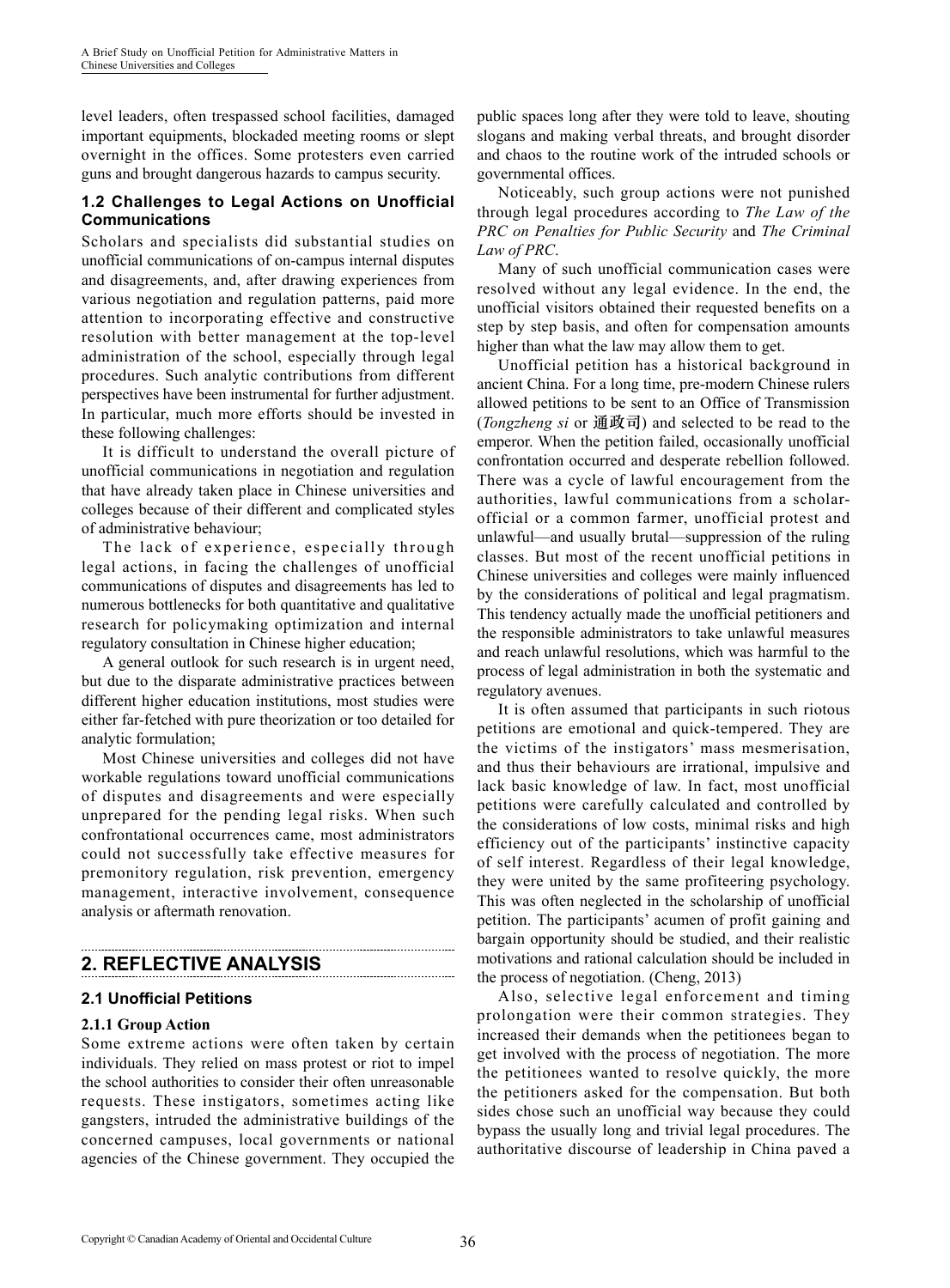convenient way for such a "problematization" strategy to exaggerate the severity and urgency of an incident before a leader who was often regarded as the undisputable authority of decision-making and justice. In this way, the time for legal action or for legal investigation was not limited, and riotous petition became the usual resolution for on- campus internal administrative affairs that should be resolved thorough legal procedures. (Wang & Guo, 2007)

#### **2.1.2 Legal Cases of Unofficial Petition**

The culture of lingdao (领导, lǐng dǎo) has become a major obstacle for legal resolution in China. Because the long Confucian tradition of respecting individuals in power and the respected legacy of successful leadership during the wartime hardships of the Chinese Revolution, most Chinese officials and common citizens have developed an internalized reliance on leadership for any big issues. Besides such a psychological factor, other considerations were also accountable for not choosing legal procedure for on-campus disputable issues:

High cost of legal procedure and low possibility of additional demands. Law enforcement in China has often come from the upper level of governance, but seldom reached to the bottom of populace. Most citizens lacked trust and confidence for legal procedures, out of their limited knowledge of law and fear of the complicated law system, and such a psychological setback further lowered their capacity for using their legal rights.

Fast and convenient opportunities in unofficial communications. In contrast to the seemingly endless and intimidating legal process and the depressingly insecure feeling about a legal verdict, unofficial petition can more likely get the attention of a leader and, with efforts of "human nature", break through the wall of human relationship, a winning card in Chinese society.

#### **2.2 Side Effects of Unofficial Petitions**

Without the support of legal system and principle that could provide resolutions based on the true nature of each issue, unofficial petition tended to be random and opportunistic, purely dependent of whether the petitioner take riotous action or not or how much influence such a riot could bring. As a result, unresolved issues may surface again when certain circumstances occur.

Bargain for profit became the guidelines for such unofficial petitions. It means the petitioners could use extreme actions to achieve their economic ambitions in the institutions of higher education. Legal measures may become bargain chips for those who want to be a profiteer out of the ivory. (Cheng & Dong, 2010)

It became a game of competition when all the concerned parties of the unofficial petition were gambling on legal regulations and political principles. These opportunists reached mutually beneficial agreements on the ethics of conveniency at the sacrifice of systemized considerations and legal authentication.

The "problematization" strategy—in which the participants bypass legal procedures and, in large groups, take pestering or riotous actions—may only set bad examples for many Chinese petitioners and educators who may not be prepared for the complicated legal proceedings.

#### **2.3 Professional Competence for Unofficial Petition**

When petitioners arrive, the administration members should approach them with a conscientious attitude and organize the negotiation in a cooperative manner, strictly following the legal procedures of receiving the case, promptly offering solutions and simultaneously consulting feedback from the petitioners. Through prompt response, patient checking and interactive review, it is a good opportunity to find the gap or pitfalls in educational policies and their actual enforcement, and thus to renovate, adapt, correlate, revise or remove certain rules. In this way, reasonable petition from the public can be a valuable source for updating school policies and for democratizing decision-making in higher education.

Petitions should be approached and resolved through strict legal procedures. Unreasonable elements should be excluded from negotiation with legal references and constructive consultation, and bottom line principles should not be compromised for economic benefits or financial conveniences so as to prevent the petitioners from raising the bargain for negotiation, lower the severity of a riot to a controllable degree and avoid extreme occurrences.

# **3. UNCONVENTIONAL METHODOLOGY**   $FOR INTERNAL DISPUTES AND$ **UNOFFICIAL PETITIONS**

#### **3.1 Recent Development of Internal Disputes and Unofficial Petitions**

Chinese citizens, in general, become more educated in legal matters. They are increasingly aware of the different ways to pursue their rights of law for complicated issues in their lives. By simply resorting to administrative regulations, internal management patterns or unofficial negotiations, universities and colleges may become powerless for confrontational disputes that would turn to violent riots and bring severe social unrest if appropriate resolutions have not been reached. To adopt the legal avenues into the regular administrative patterns, the administrators of higher education can find reliable and remedial measures from legal sources and recruit public support. Undoubtedly, this can also accelerate the process of regularizing and systematizing the negotiation methodology for internal disputes and unofficial petitions.

In the long run, only legal settlement can provide long term stability for higher education campuses. Through